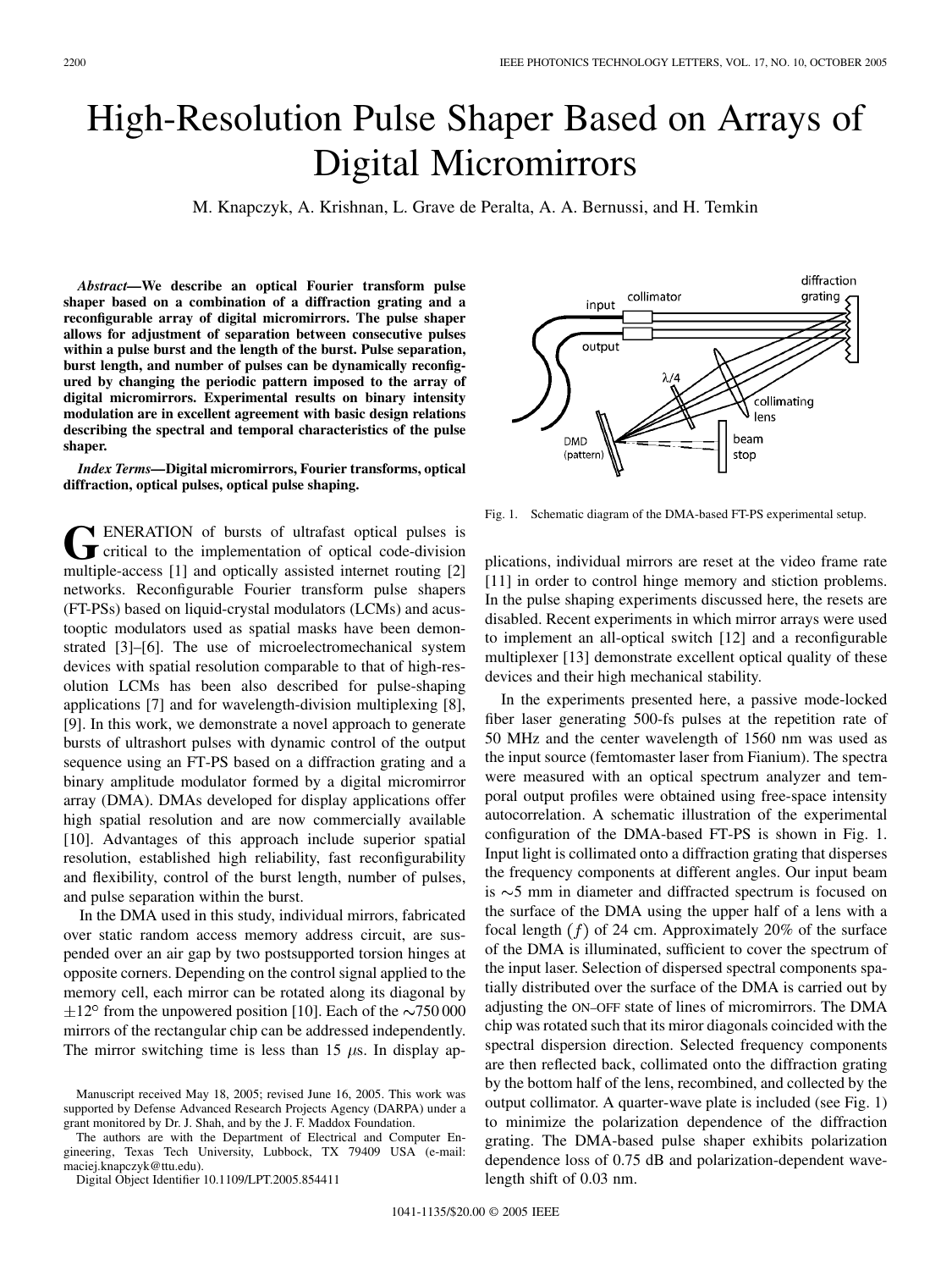

Fig. 2. Output (a) spectra and (b) intensity autocorrelation traces of the DMA-based pulse shaper obtained with different pattern periods ( $N^{ON} = 5$ and  $N^{\text{OFF}} \geq 5$ ). Vertical scale of the spectral plot (a) is 5 dB/division.

We use diffraction order  $m = 1$  of a grating with 600 lines/mm (grating period  $d = 1.6 \ \mu m$ ) at nominal wavelength of  $\lambda = 1550$  nm. With an incident angle  $(\theta_{\rm in})$  of 35°, the measured diffraction angle  $(\theta_d)$  was 20.88°. The reciprocal of the spatial dispersion  $(\alpha)$  of the grating-lens combination, which describes the relative position  $(x)$  of different frequency components across the diagonal of the chip, is given by [4]

$$
\alpha = \frac{\partial \lambda}{\partial x} = \frac{d \cdot \cos \theta_d}{f \cdot m}.
$$
 (1)

From (1), we estimate  $\alpha \approx 6.49$  nm/mm. Micromirrors of the DMA are  $\sim 13 \times 13 \ \mu m$  in size with a  $\sim 14$ - $\mu$ m pitch. Since the DMA miror diagonals are aligned with the spectral dispersion direction, the relevant distance between micromirror lines is given by the separation of their diagonals. The separation between adjacent micromirror lines ( $D \approx 9.67 \,\mu\text{m}$ ) is about equal to half of the micromirror diagonal. This results in spatial dispersion  $\alpha \approx 0.063$  nm/micromirror line.

The output spectrum of the pulse shaper is directly controlled by the DMA. When a periodic superstructure is imposed on the DMA, the output spectrum becomes multiple-peaked. Since the spectrum and the output temporal profile are related by a Fourier transform [4], multiple-peaked spectrum signifies a burst of pulses in the temporal domain. The repetition rate within the burst and the duration of the burst can be dynamically reconfigured by varying the periodic superstructure imposed on the DMA.

Fig. 2 shows the spectral and temporal output profiles of the pulse shaper for different sampling periods with five micromirror lines ( $N^{ON} = 5$ ) set to the reflecting state (ON-state) and a different number of micromirror lines set to the OFF-state  $(N^{\text{OFF}} \geq 5)$ . When  $N^{\text{ON}} = 5$  and all other micromirrors are set to the OFF-state, the output spectrum consists of a single peak [Fig. 2(a)]. This corresponds to a single elongated pulse in the temporal domain [Fig. 2(b)]. In contrast, sampling the DMA with different periods results in multiple peaks in the output spectra [Fig. 2(a)]. Sampling periods of 10, 25, and 45 micromirror lines results in peak-to-peak wavelength separation of 0.6, 1.6, and 2.8 nm, respectively. The corresponding output



Fig. 3. Output (a) spectra and (b) intensity autocorrelation traces of the DMA-based pulse shaper obtained with constant pattern periods. The spectral and temporal output when all micromirrors are set to the ON-sate is also shown for comparison purposes. Vertical scale of the spectral plot (a) is 5 dB/division. The extinction ratio of 27 dB was reached for the  $N^{O}N/N^{OFF}$  of 5/20.

pulse sequences for the same sampling periods are shown in Fig. 2(b). Periods of 10, 25, and 45 micromirror lines resulted in pulse separations of 12, 5, and 2.5 ps, respectively. As can be seen in Fig. 2(b), all pulse trains have the same length. This results from the same spectral width (0.293 nm) for all peaks in the spectra shown in Fig. 2(a).

The length of the output pulse sequence can be controlled by varying the width of individual peaks in the spectra. The burst length is inversely proportional to the spectral width of individual peaks [4] when the width corresponding to  $N^{ON}$  is larger than the diameter of the monochromatic beam spot ( $\sim 80 \ \mu m$ ) or nine micromirror lines) on the DMA. On the other hand, when  $N^{ON}$  < 9, the burst length varies inversely with respect to the peak spectral width, but is no longer inversely proportional. This is because the spectrum and the output temporal profile are related by a Fourier transform when the spot size can be considered a point. The spectra corresponding to the DMA sampled with a constant period  $N^{ON} + N^{OFF} = 25$ micromirror lines, where only  $N^{ON}$  is varied, are shown in Fig. 3(a). We also show the spectrum corresponding to all micromirrors set in the ON-state, a broad spectrum of the mode locked laser. When a periodic pattern is imposed to the DMA, the spectral width of the peaks is determined by the number of reflecting micromirror lines in the ON-state per period. Values of  $N^{ON} = 1, 5$ , and 20 result in peak widths of 0.233, 0.293, and 1.155 nm, respectively [Fig. 3(a)]. The corresponding intensity autocorrelation traces are shown in Fig. 3(b). When all micromirrors are set to the ON-state, the temporal output response consists of a single ultrashort pulse [see Fig. 3(b)]. Sampling the DMA with  $N^{ON} = 1, 5$ , and 20 results in autocorrelation traces with lengths of 70, 50, and 30 ps, respectively. As shown in Fig. 3(b) all individual pulses within a burst have the same width independently of the period imposed on the DMA. The width of each output pulse within the burst is determined by the overall envelope of the output spectrum, which can be modified (not shown) by changing the number of periods in the DMA contributing to the output response.